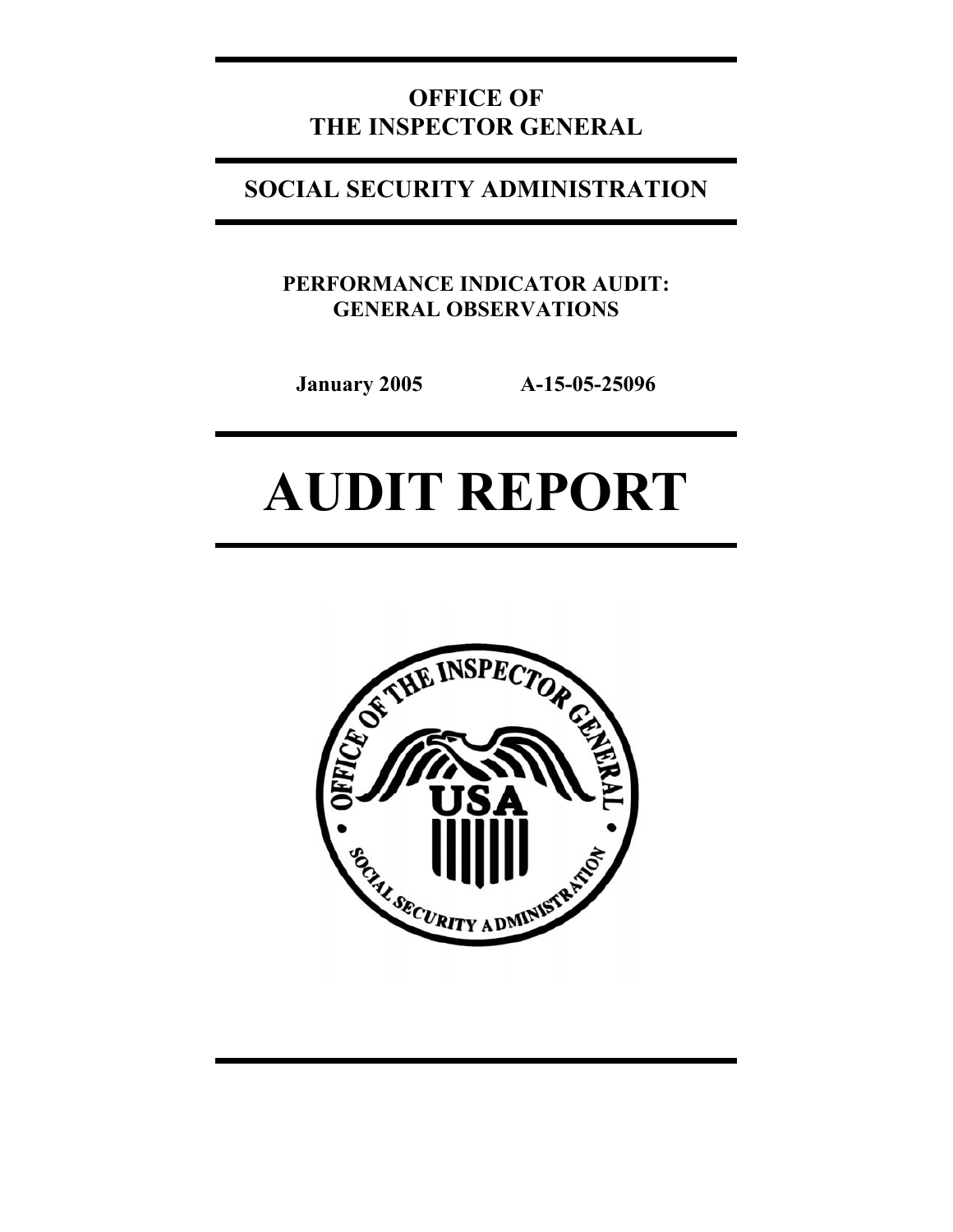### **Mission**

**We improve SSA programs and operations and protect them against fraud, waste, and abuse by conducting independent and objective audits, evaluations, and investigations. We provide timely, useful, and reliable information and advice to Administration officials, the Congress, and the public.** 

### **Authority**

**The Inspector General Act created independent audit and investigative units, called the Office of Inspector General (OIG). The mission of the OIG, as spelled out in the Act, is to:** 

- **Conduct and supervise independent and objective audits and investigations relating to agency programs and operations.**
- **Promote economy, effectiveness, and efficiency within the agency.**
- **Prevent and detect fraud, waste, and abuse in agency programs and operations.**
- **Review and make recommendations regarding existing and proposed legislation and regulations relating to agency programs and operations.**
- **Keep the agency head and the Congress fully and currently informed of problems in agency programs and operations.**

**To ensure objectivity, the IG Act empowers the IG with:** 

- **Independence to determine what reviews to perform.**
- **Access to all information necessary for the reviews.**
- **Authority to publish findings and recommendations based on the reviews.**

### **Vision**

**By conducting independent and objective audits, investigations, and evaluations, we are agents of positive change striving for continuous improvement in the Social Security Administration's programs, operations, and management and in our own office.**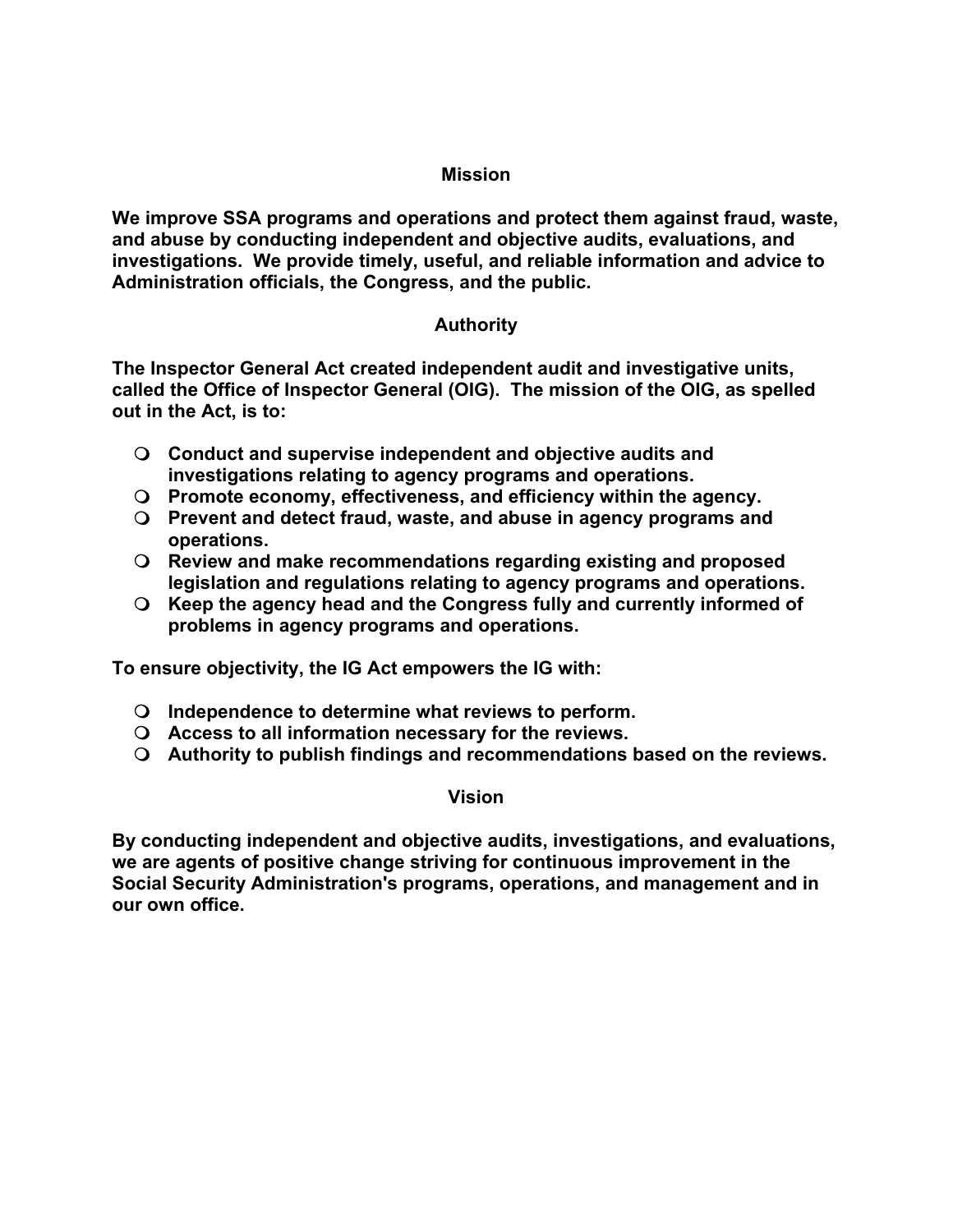

#### MEMORANDUM

- Date: January 6, 2005 Refer To:
- To: The Commissioner
- From: Inspector General
- Subject: Performance Indicator Audit: General Observations (A-15-05-25096) We contracted with PricewaterhouseCoopers, LLP (PwC) to evaluate 16 of the Social Security Administration's performance indicators established to comply with the Government Performance and Results Act. For each performance indicator, PwC's objectives were to:
	- Test critical controls over the data generation and calculation processes for the specific performance indicator;
	- Assess the overall adequacy, accuracy, reasonableness, completeness, and consistency of the performance indicator and supporting data; and
	- Determine if each performance indicator provides meaningful measurement of the program and the achievement of its stated objectives.

The evaluation of the 16 performance indicators resulted in 7 audit reports. The seven reports are listed below.

| <b>Report Title</b>                                        | <b>CIN</b>    |
|------------------------------------------------------------|---------------|
| <b>Employment for Disabled Beneficiaries</b>               | A-02-04-14068 |
| <b>Earnings Suspense File</b>                              | A-15-04-14069 |
| President's Management Agenda Related Initiatives          | A-15-04-14070 |
| Management Information Systems Development and Protection  | A-15-04-14071 |
| <b>Processing Time</b>                                     | A-02-04-14072 |
| Productivity                                               | A-15-04-14073 |
| <b>Disability Determination Services Net Accuracy Rate</b> | A-15-04-14074 |

During the audits of 16 performance indicators included in the Agency's Fiscal Year 2003 Performance and Accountability Report, PwC identified several areas for improvement across multiple indicators. The findings noted in this report apply to the overall management of the performance indicator process for the 16 performance indicators reviewed.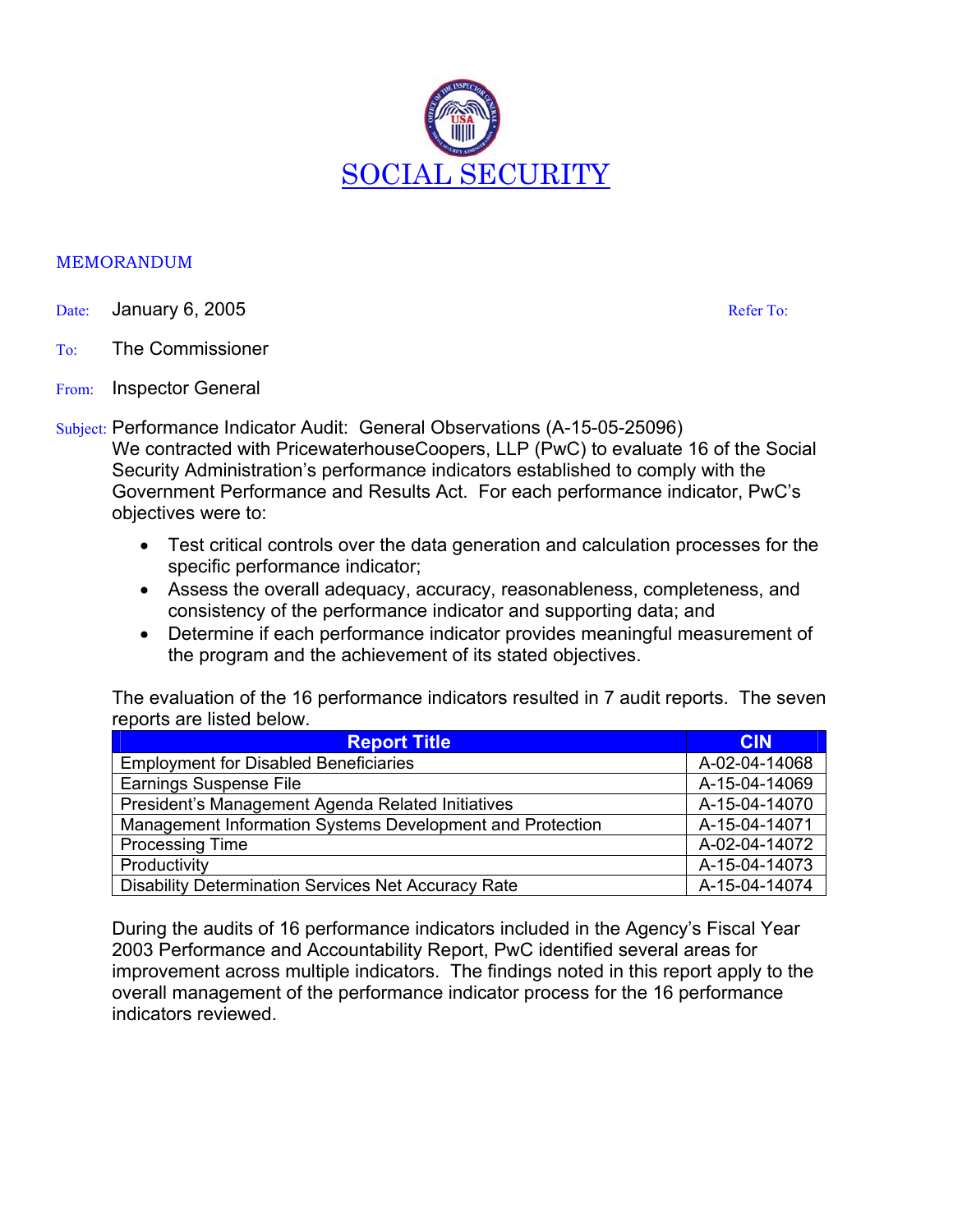Page 2 – The Commissioner

Please provide within 60 days a corrective action plan that addresses each recommendation. If you wish to discuss the final report, please call me or have your staff contact Steven L. Schaeffer, Assistant Inspector General for Audit, at (410) 965-9700.

BM & Vanoll 1-

Patrick P. O'Carroll, Jr.

**Attachment**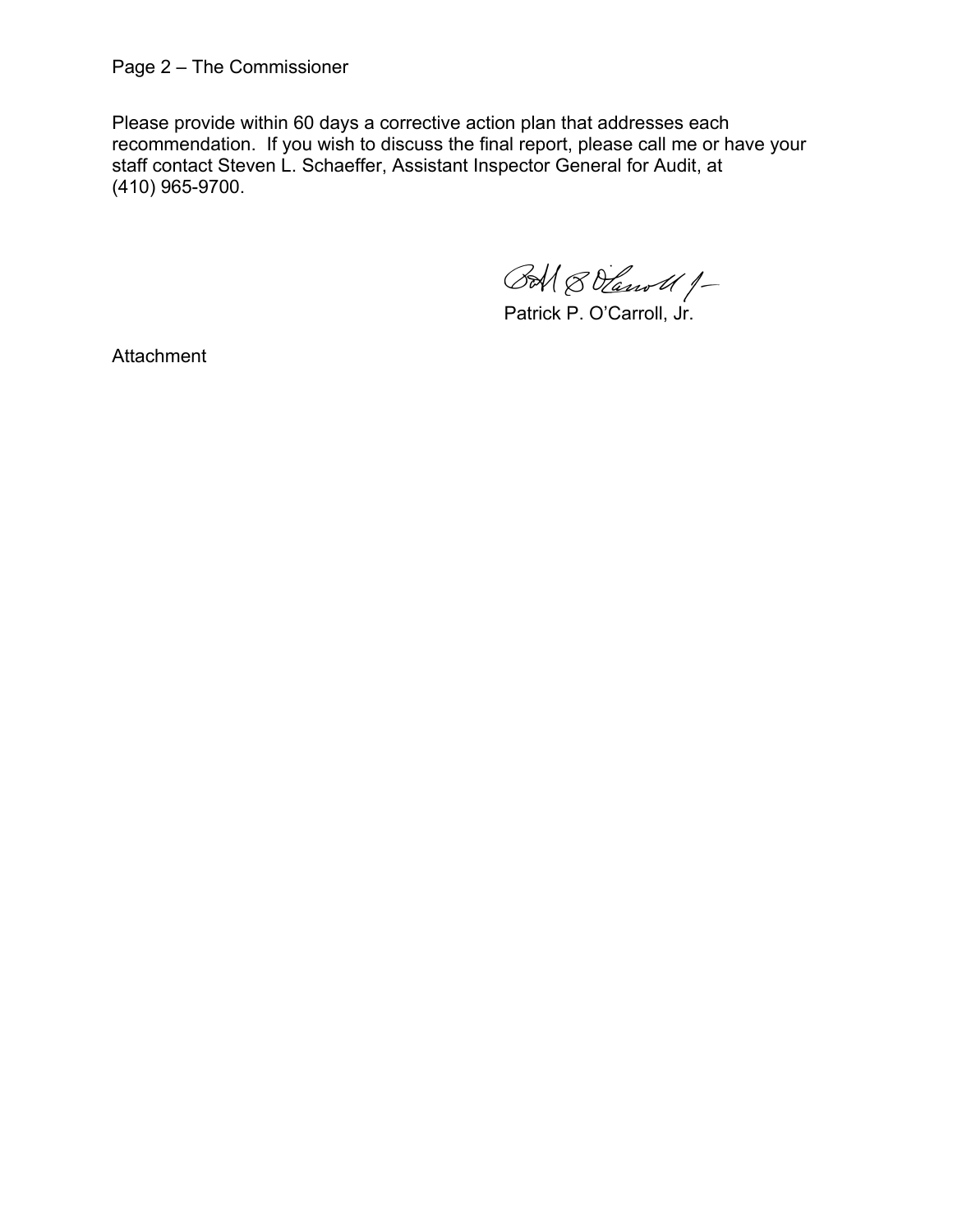#### MEMORANDUM

Date: December 22, 2004

To: Inspector General

From: PricewaterhouseCoopers LLP

Subject: Performance Indicator Audit: General Observations (A-15-05-25096)

The Government Performance and Results Act  $(GPRA)^1$  of 1993 requires the Social Security Administration (SSA) to develop performance indicators that assess the relevant service levels and outcomes of each program activity.<sup>2</sup> GPRA also calls for a description of the means employed to verify and validate the measured values used to report on program performance.<sup>3</sup>

### **OBJECTIVE**

We audited 16 of SSA's performance indicators reported in the Agency's Fiscal Year (FY) 2003 Performance and Accountability Report (PAR). For each performance indicator audited, our objectives were to:

- 1. Test critical controls over the data generation and calculation processes for the specific performance indicator.
- 2. Assess the overall adequacy, accuracy, reasonableness, completeness, and consistency of the performance indicator and supporting data.
- 3. Determine if each performance indicator provides meaningful measurement of the program and the achievement of its stated objectives.

In addition to completing the objectives noted above, we also identified areas for improvement to the overall SSA process over performance indicators. This report contains our observations related to the overall management, documentation, and reporting of SSA performance indicators.

 1 Public Law (P. L.) No. 103-62, 107 Stat. 285.

 $2^{2}$  31 United States Code (U.S.C.) 1115(a)(4).

 $3$  31 U.S.C. 1115(a)(6).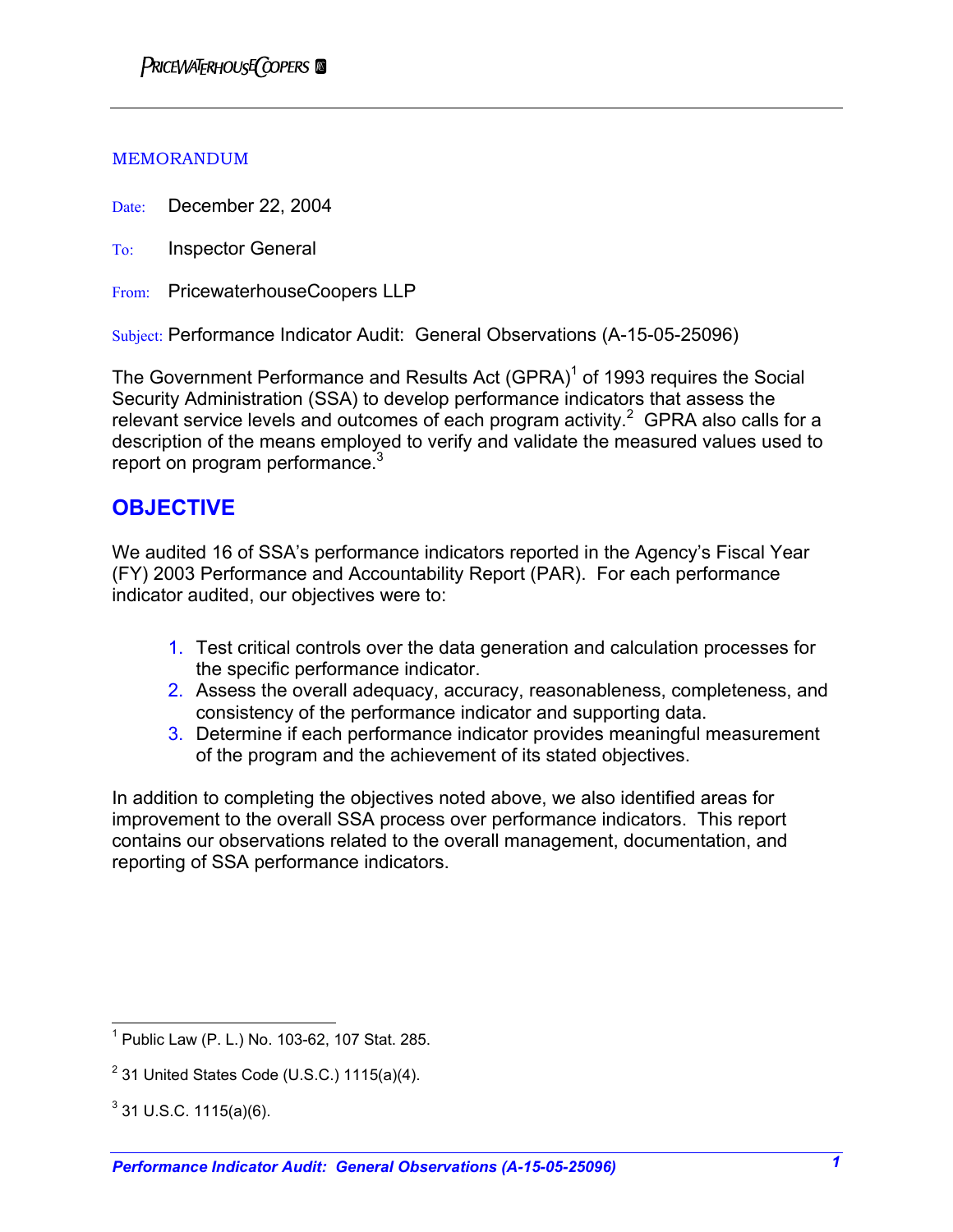## **BACKGROUND**

Performance indicator measurement at SSA is the process that provides multiple points of performance information for both external and internal Agency reporting needs. Information on performance indicator results has been integrated into SSA's PAR. The information reported in the PAR is used to help manage SSA operations by providing the Agency with a process to show current performance in relation to past performance and project future performance for the next several years. As a result, SSA has been able to use the information gained from monitoring the performance indicators to plan for future Agency actions. In its FY 2003 PAR, SSA reported the results of 46 performance indicators.

GPRA and the Office of Management and Budget (OMB) require SSA (and other Federal agencies) to report on the performance of programmatic functions. OMB holds SSA accountable for performance indicator variances, and budgetary decisions are based in part on the information reported in the PAR. The intent of reporting the results of the performance indicators in the PAR is to inform OMB, Congress, and the United States public of the performance results of the overall SSA mission.

The Office of the Chief Strategic Officer/Office of Strategic Management (OCSO/OSM) is responsible for coordinating with each indicator "owner" to support the development, monitoring and reporting of performance indicators. OCSO/OSM also encourages SSA's managers to use performance indicator information as a part of their ongoing strategic and operational planning activities. The individual owners are responsible for ensuring that the progress of the indicator is tracked and reported on a periodic basis.

### **RESULTS OF REVIEW**

We identified several areas for improvement during our audits of 16 performance indicators included in SSA's FY 2003 PAR. A number of our findings relate to the overall management of the performance indicator process for the 16 performance indicators we reviewed. These include:

• SSA has not consistently developed or documented detailed policies, procedures, and controls to collect, review, and report information for the individual performance indicators. For the indicators included in our audits, SSA did not consistently document the detailed responsibilities of the indicator owners, data sources, data interfaces, data modifications, or controls to ensure that performance indicator data were complete, accurate, valid, and that an audit trail of data and calculations of indicator results were maintained. We identified this issue in 13 of the 16 indicators reviewed. In addition, we found that SSA employees and contractors had excessive access rights defined within the Top Secret security software, which allowed update and create access to the mainframe datasets used to calculate performance indicators. We identified this issue in 6 of the 16 indicators reviewed.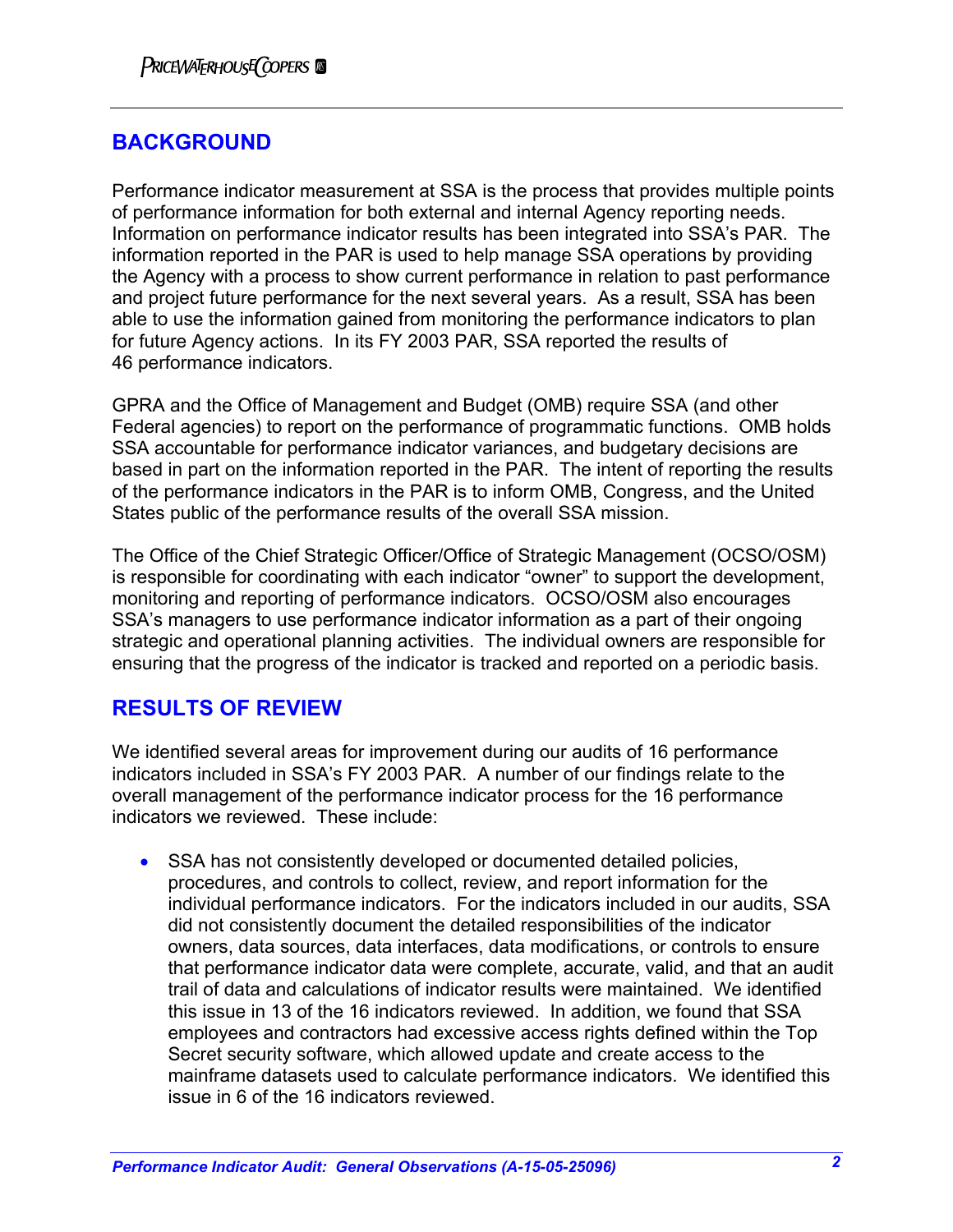• SSA had not ensured that the disclosures in the PAR clearly linked each performance indicator to the Agency's strategic goals and objectives and described each performance indicator completely, accurately, and consistently. In addition, for many of the indicators, the narrative information included within the PAR did not consistently provide clear linkage between the indicators and the Agency's strategic goals and objectives. We identified this issue in 11 of the 16 indicators reviewed.

In addressing these findings in our reports, we noted that responsibility for policies, internal controls and disclosures related to individual performance indicators is distributed among the various designated performance indicator "owners" and business units. SSA has created the OCSO/OSM to coordinate and facilitate the process of gathering the performance indicator information and results for internal and external reporting. The purpose of OCSO/OSM as stated on OSM's web site is to "Promote the strategic management of SSA's programs, resources and service delivery to improve SSA Mission performance."

However, SSA has not formally designated the Chief Strategic Officer or another single Deputy Commissioner with the responsibility to ensure that performance indictor internal controls are consistently designed and implemented, indicator results are validated, or that performance indicator policies and procedures are created and enforced. Furthermore, a single Deputy Commissioner has not been designated to ensure that the reported indicators are meaningful, appropriately linked to the mission of SSA, or developed in a manner that highlights the ultimate outcome and results of SSA's performance. OMB Circular Number A-123 *Management Accountability and Control*  requires agencies and individual Federal managers to take systematic and proactive measures to develop and implement appropriate, cost-effective management controls for results-oriented management.

### **RECOMMENDATION**

We recommend SSA formally designate responsibility to ensure performance indicator policies and internal controls are designed and implemented across the Agency. SSA should consider designating a single Deputy Commissioner to be responsible for ensuring indicator results are validated, and that overall performance indicator internal controls are designed and implemented. In addition, a single Deputy Commissioner should ensure that the reported indicators are meaningful, appropriately linked to the mission of SSA, and developed in a manner that highlights the ultimate outcome and results of SSA's performance.

This designated individual(s) can be responsible for ensuring that SSA develops and documents policies and procedures used to prepare and disclose the results of the individual performance indicators on a consistent basis. Such documentation should include the detailed responsibilities of the indicator owners, data sources, data interfaces, data modifications, and controls in place to ensure that performance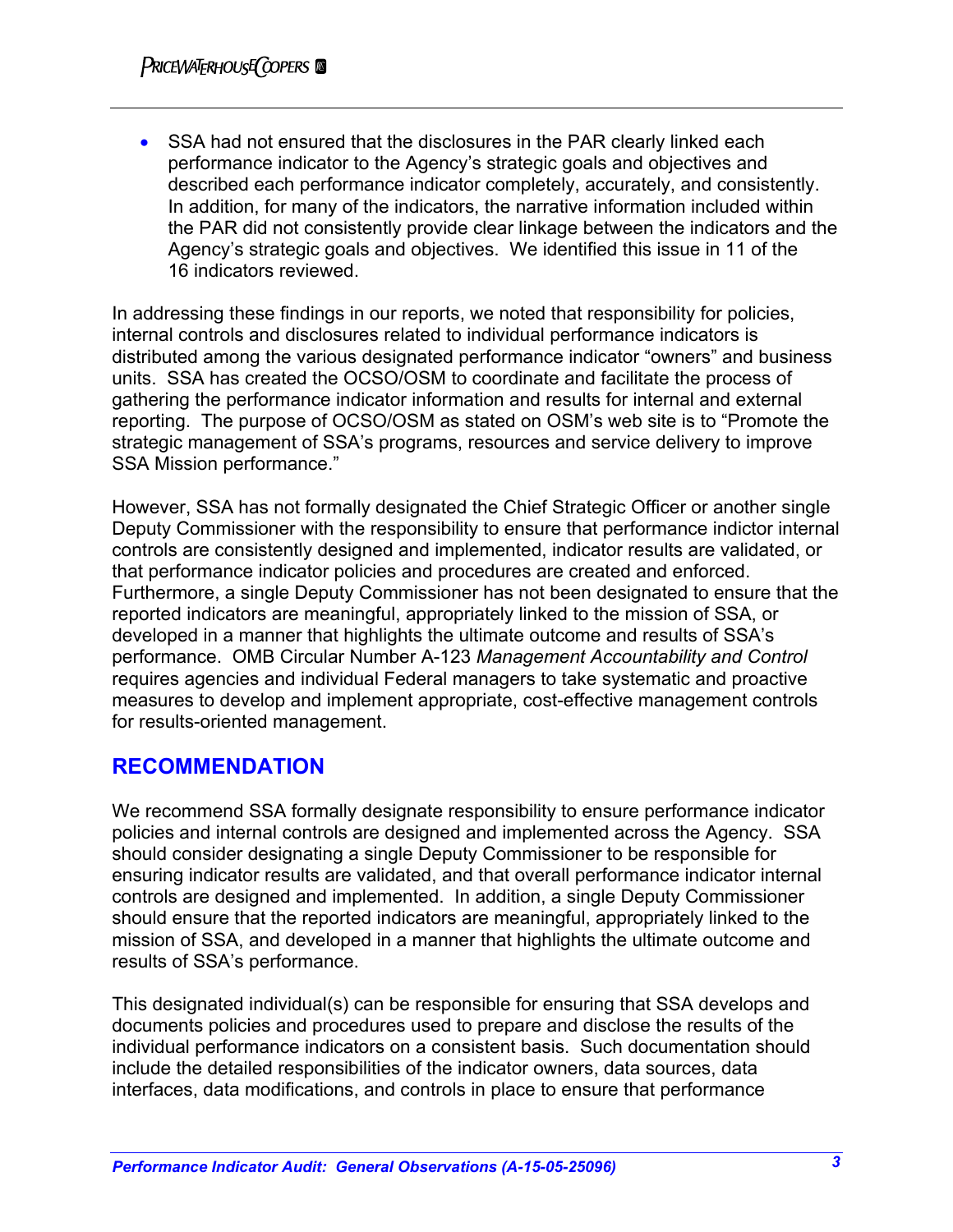indicator data are complete, accurate, and valid; that an audit trail of data and calculations of indicator results are maintained; and that access to data used to calculate indicator results is appropriately restricted.

The designated individual can also require that indicator owners ensure: each performance indicator is fully described in a complete, accurate, and explicit manner within the PAR; the owners provide a clear linkage between the indicators and the Agency's strategic goals and objectives; and indicator titles, trend information, and data definitions are consistent within the PAR.

## **SSA COMMENTS**

SSA believes that performance management leadership already exists under the Office of the Chief Strategic Officer. In addition, it believes that core responsibility for performance indicators should rest with the Deputy Commissioners as sponsors or owners of the indicators since they are responsible for achieving them. SSA stated that it believed that the FY 2004 PAR included clear descriptions and definitions of each of its performance indicators, including a description of the linkages between the indicators and its strategic goals.

### **PwC RESPONSE**

We agree SSA has taken steps to improve the descriptions of its indicators and their linkages to its strategic goals. However, we continue to believe the designation of a single Deputy Commissioner, with responsibility for enforcement of policies and procedures, internal controls, and disclosure and validation of results, would improve SSA's performance management process. During our review of FY 2004 performance measures, we will assess SSA's progress in ensuring its indicators are meaningful, linked to the mission of the Agency, and developed to highlight clearly SSA's performance. We will also assess the consistency and quality of documentation and indicator results reported in SSA's FY 2004 PAR.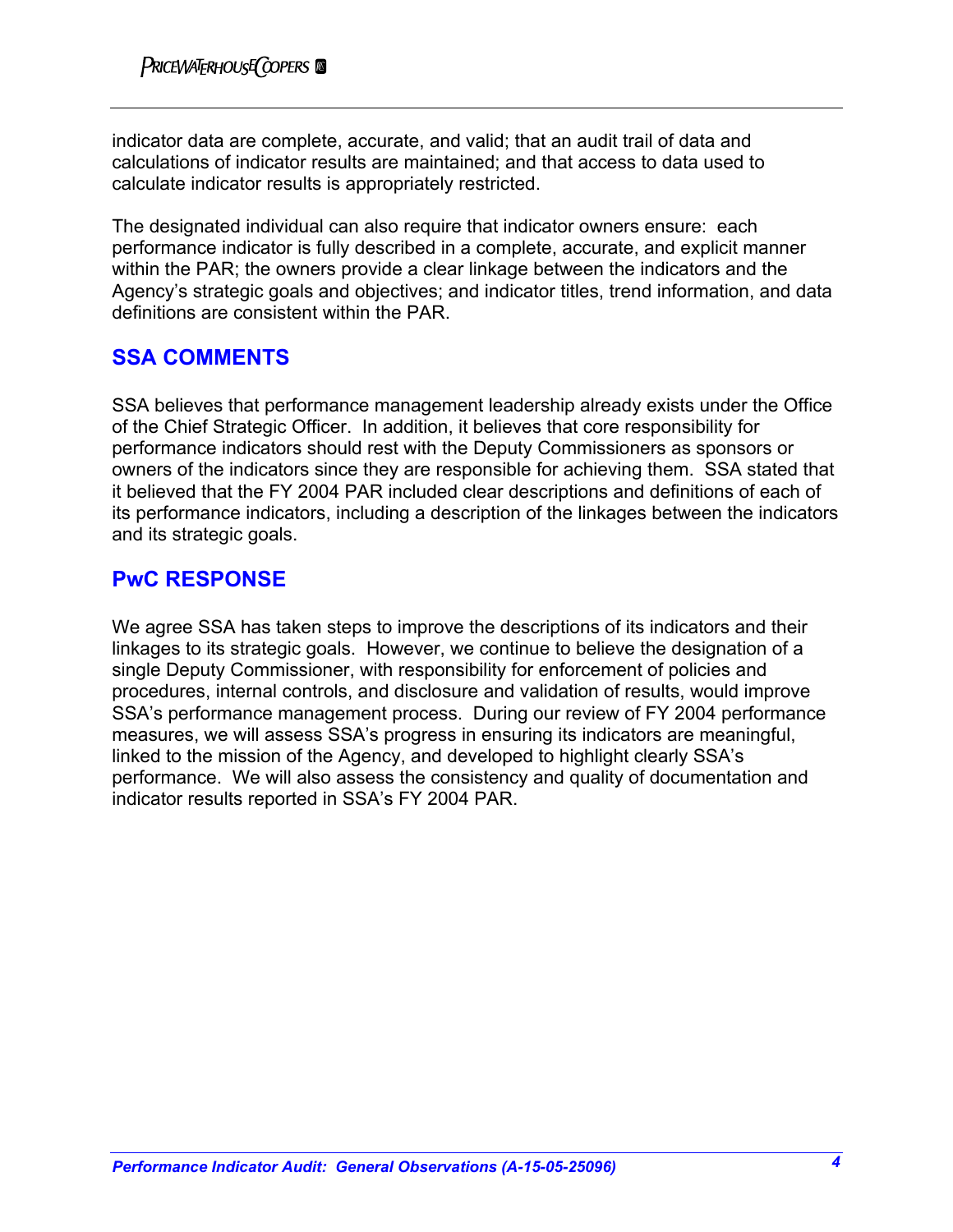*Appendices* 

APPENDIX A – Acronyms

APPENDIX B – Scope and Methodology

APPENDIX C – Agency Comments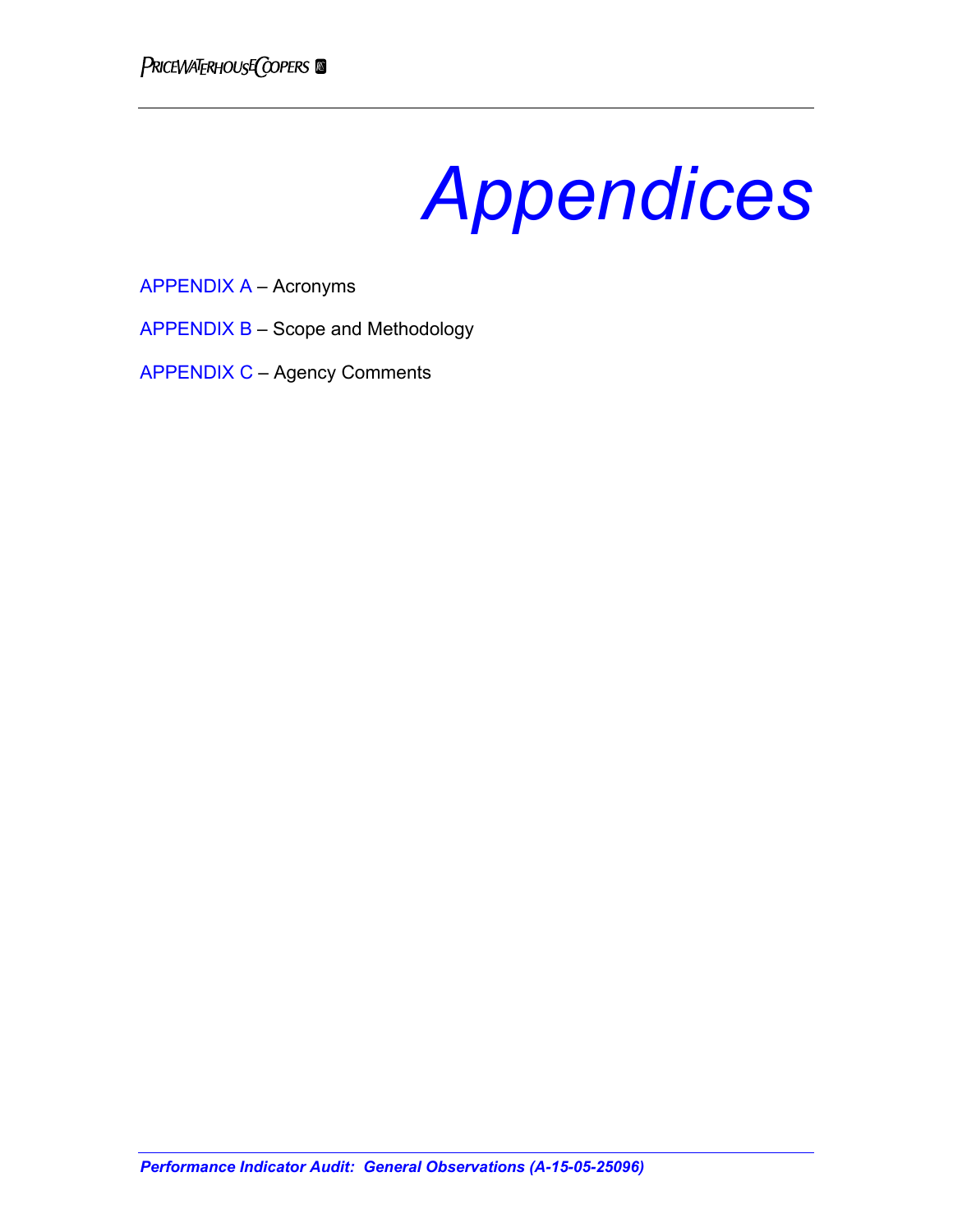# *Appendix A*

# Acronyms

| <b>DDS</b>  | <b>Disability Determination Services</b>                                |
|-------------|-------------------------------------------------------------------------|
| <b>FY</b>   | <b>Fiscal Year</b>                                                      |
| <b>GPRA</b> | Government Performance and Results Act                                  |
| OCSO/OSM    | Office of the Chief Strategic Officer/Office of Strategic<br>Management |
| <b>OMB</b>  | Office of Management and Budget                                         |
| <b>PAR</b>  | Performance and Accountability Report                                   |
| <b>SSA</b>  | <b>Social Security Administration</b>                                   |
| SSI         | <b>Supplemental Security Income</b>                                     |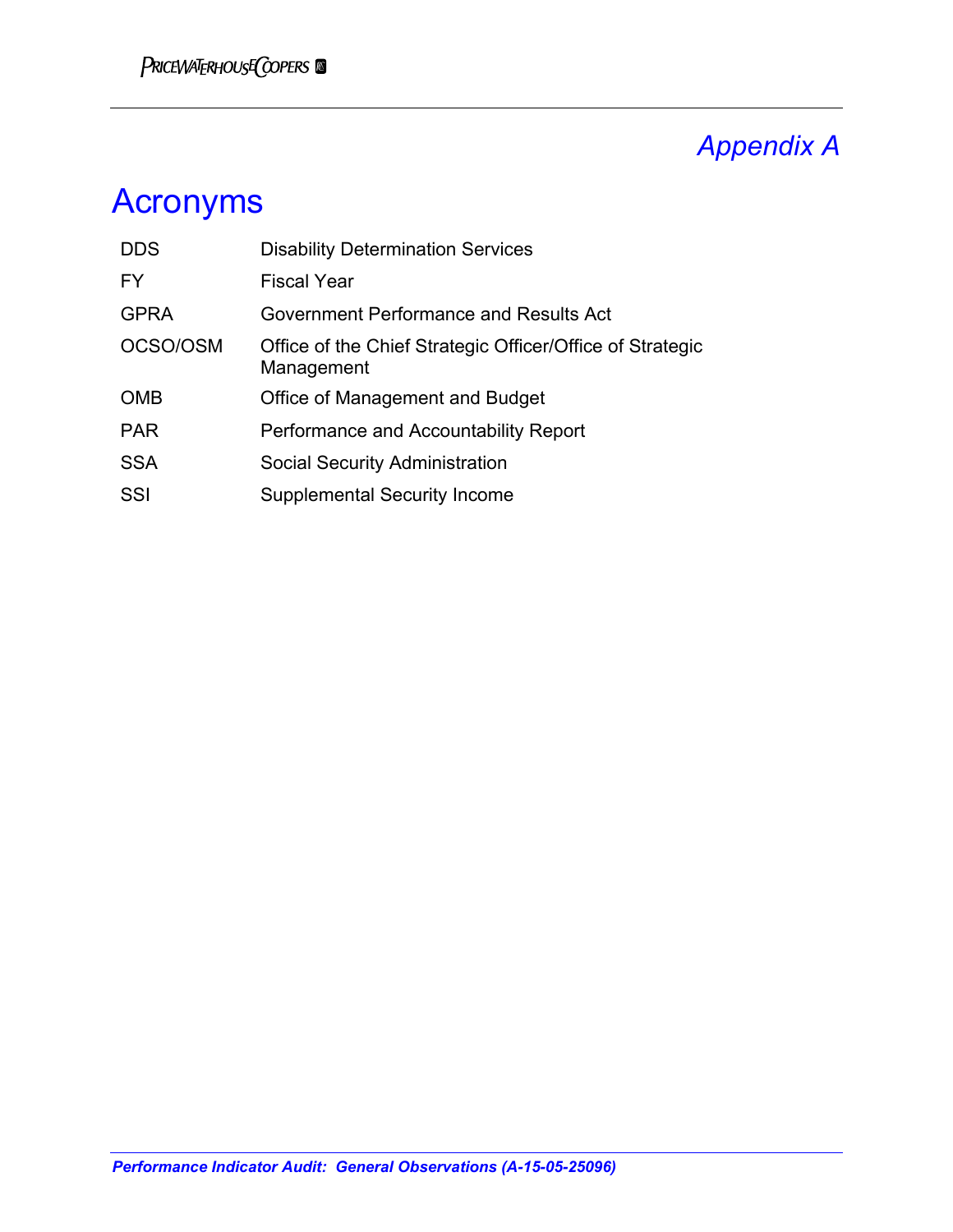# *Appendix B*

# Scope and Methodology

We updated our current understanding of the Social Security Administration's (SSA) Government Performance and Results Act (GPRA) processes. This was completed through research and inquiry of SSA management. We also requested SSA to provide various documents regarding the specific programs being measured as well as the specific measurement used to assess the effectiveness and efficiency of the related program.

Through inquiry, observation, and other substantive testing including testing of source documentation, we performed the following as applicable:

- Reviewed prior SSA, Government Accountability Office, and other reports related to SSA GPRA performance and related information systems.
- Met with the appropriate SSA personnel to confirm our understanding of each individual performance indicator.
- Flowcharted the processes.
- Where applicable, we tested key controls related to manual or basic computerized processes (e.g., spreadsheets, databases, etc.).
- Conducted and evaluated tests of the automated and manual controls within and surrounding each of the critical applications to determine whether the tested controls were adequate to provide and maintain reliable data to be used when measuring the specific indicator.
- For those indicators with results that SSA determined using computerized data, we assessed the completeness and accuracy of that data to determine the data's reliability as it pertains to the objectives of the audit.
- Identified and extracted data elements from relevant systems and obtained source documents for detailed testing selections and analysis.
- Identified attributes, rules, and assumptions for each defined data element or source document.
- Tested the adequacy, accuracy, reasonableness, consistency, and completeness of the selection.
- Recalculated the metric or algorithm of key performance indicators to ensure mathematical accuracy.

As part of this audit, we documented our understanding, as conveyed to us by Agency personnel, of the alignment of the Agency's mission, goals, objectives, processes, and related performance indicators. We analyzed how these processes interacted with related processes within SSA and the existing measurement systems. Our understanding of the Agency's mission, goals, objectives, and processes were used to determine if the performance indicators being used appear to be valid and appropriate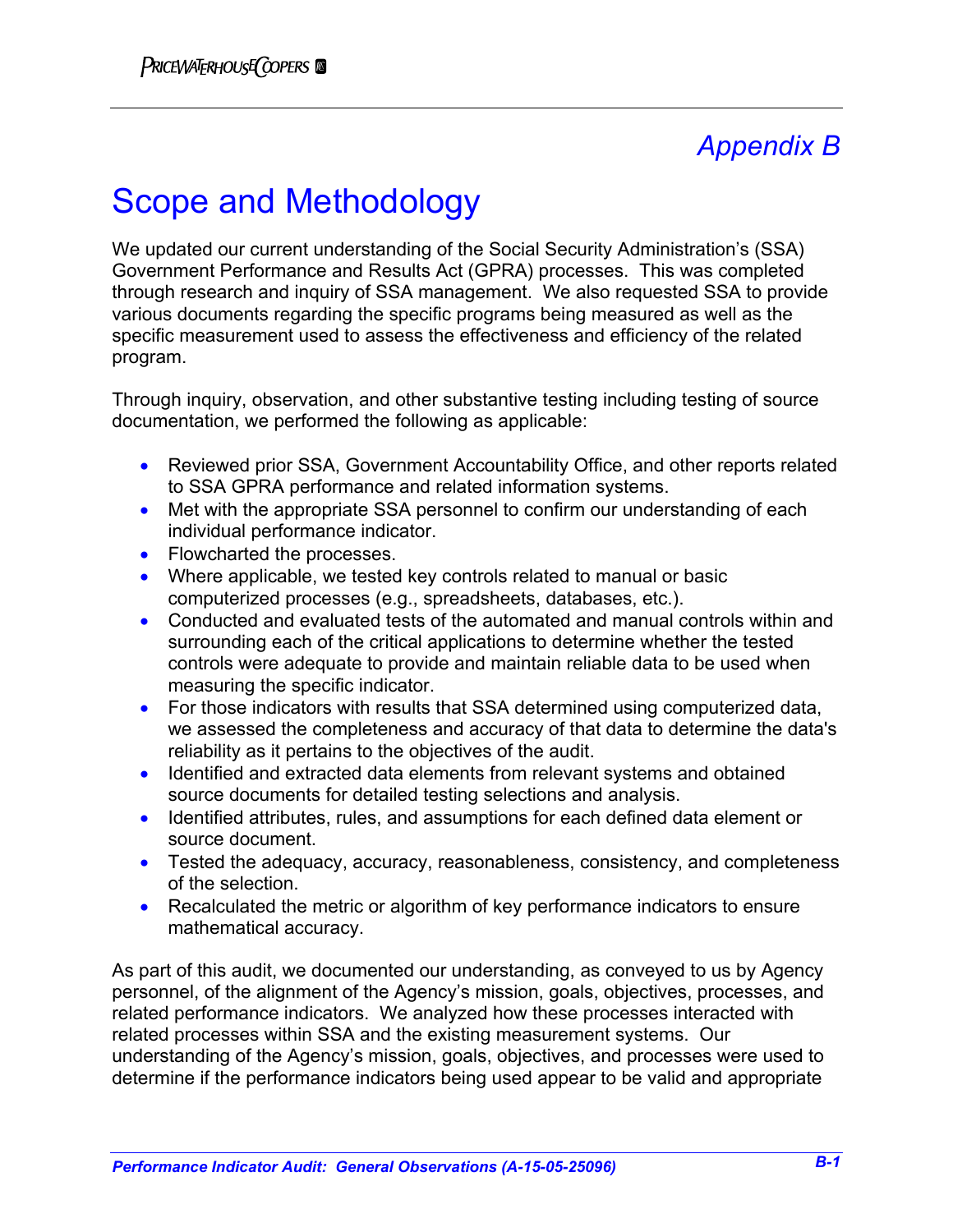given our understanding of SSA's mission, goals, objectives and processes. We followed all performance audit standards.

We audited the following performance indicators in the SSA Fiscal Year 2003 Performance and Accountability Report:

- 1. Percent of commercial positions competed or converted.
- 2. "Get to Green" on all President's Management Agenda initiatives.
- 3. Percent improvement in the retention rate.
- 4. Provide the equivalent of 40 hours of training annually to all employees.
- 5. Maintain zero outside infiltrations of SSA's programmatic mainframes.
- 6. Milestone measures for Managerial Cost Accountability System and Social Security Unified Measurement Systems.
- 7. Milestones in developing new performance management systems (Implement new Senior Executive Service system).
- 8. Disability Determination Services (DDS) net accuracy rate (allowances and denials combined).
- 9. Percent increase in the number of Supplemental Security Income (SSI) disabled beneficiaries earning at least \$100 per month.
- 10. Reduction in the size of the earnings suspense file.
- 11. Percent of incoming earnings items removed from the suspense file at the end of the annual earnings posting cycle.
- 12. Average processing time for initial disability claims.
- 13. Average processing time for all hearings.
- 14. Percent improvement in productivity.
- 15. DDS cases processed per work year.
- 16. SSI Aged claims processed per work year.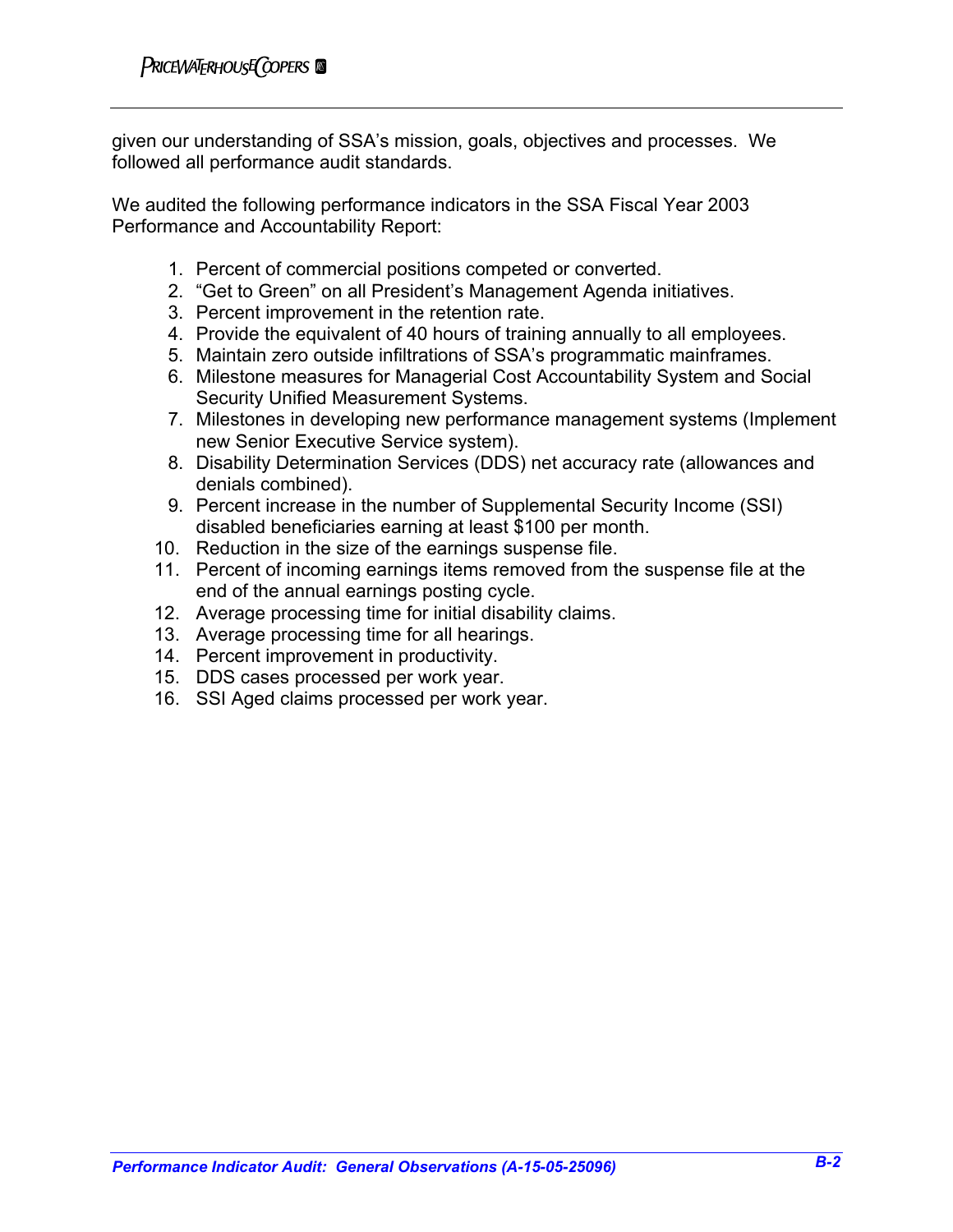# *Appendix C*

# Agency Comments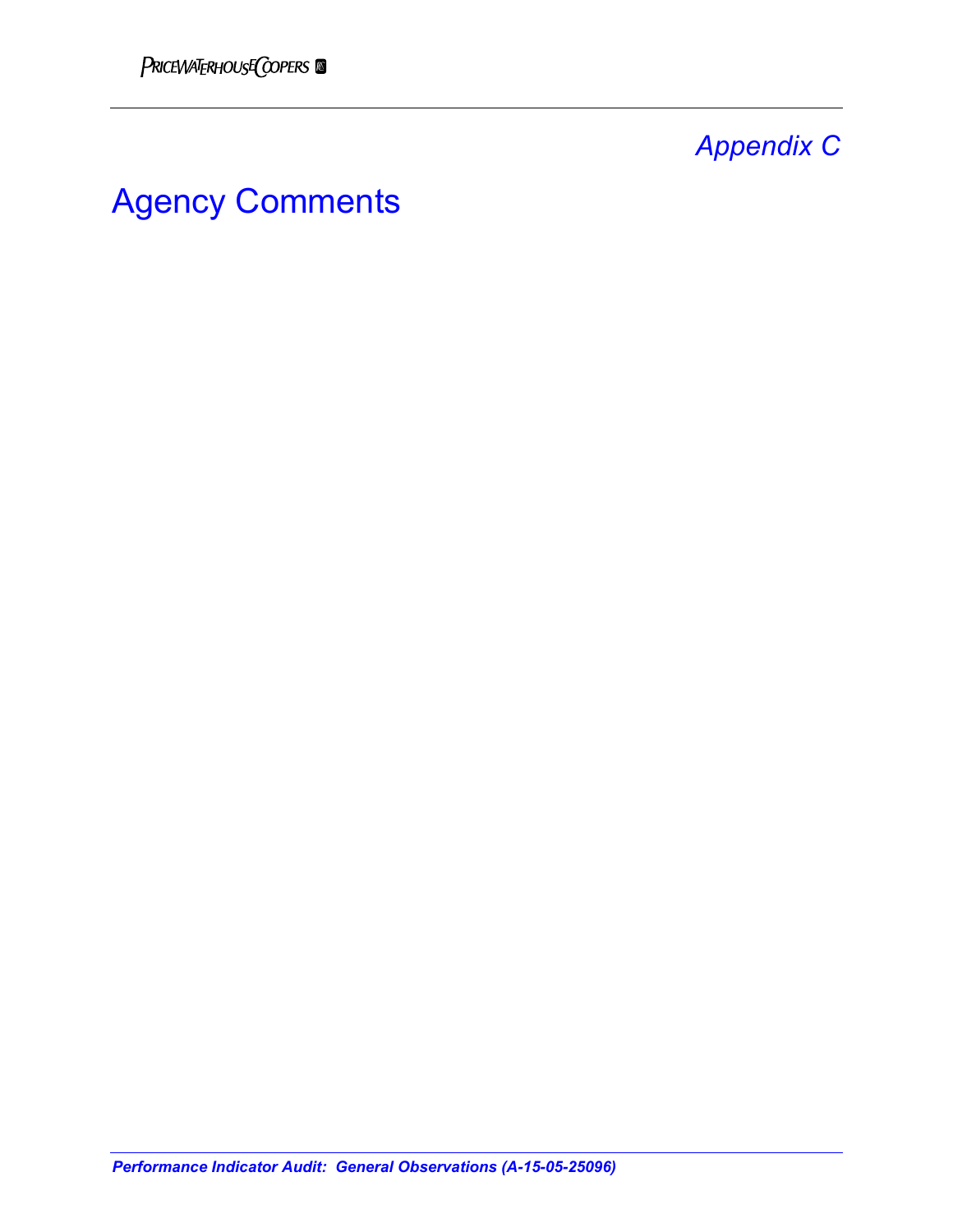

### MEMORANDUM

December 20, 2004

Refer To: S1J-3

- To: Patrick P. O'Carroll, Jr. Inspector General
- From: Larry W. Dye /s/ Chief of Staff
- Subject: Office of the Inspector General (OIG) Draft Report "Performance Indicator Audit: General Observations" (A-15-05-25096)--INFORMATION

We appreciate OIG's efforts in conducting this review. Our comments on the draft report content and recommendations are attached.

Please let me know if you have any questions. Staff inquiries may be directed to Candace Skurnik, Director, Audit Management and Liaison Staff, at extension 54636.

Attachment: SSA Response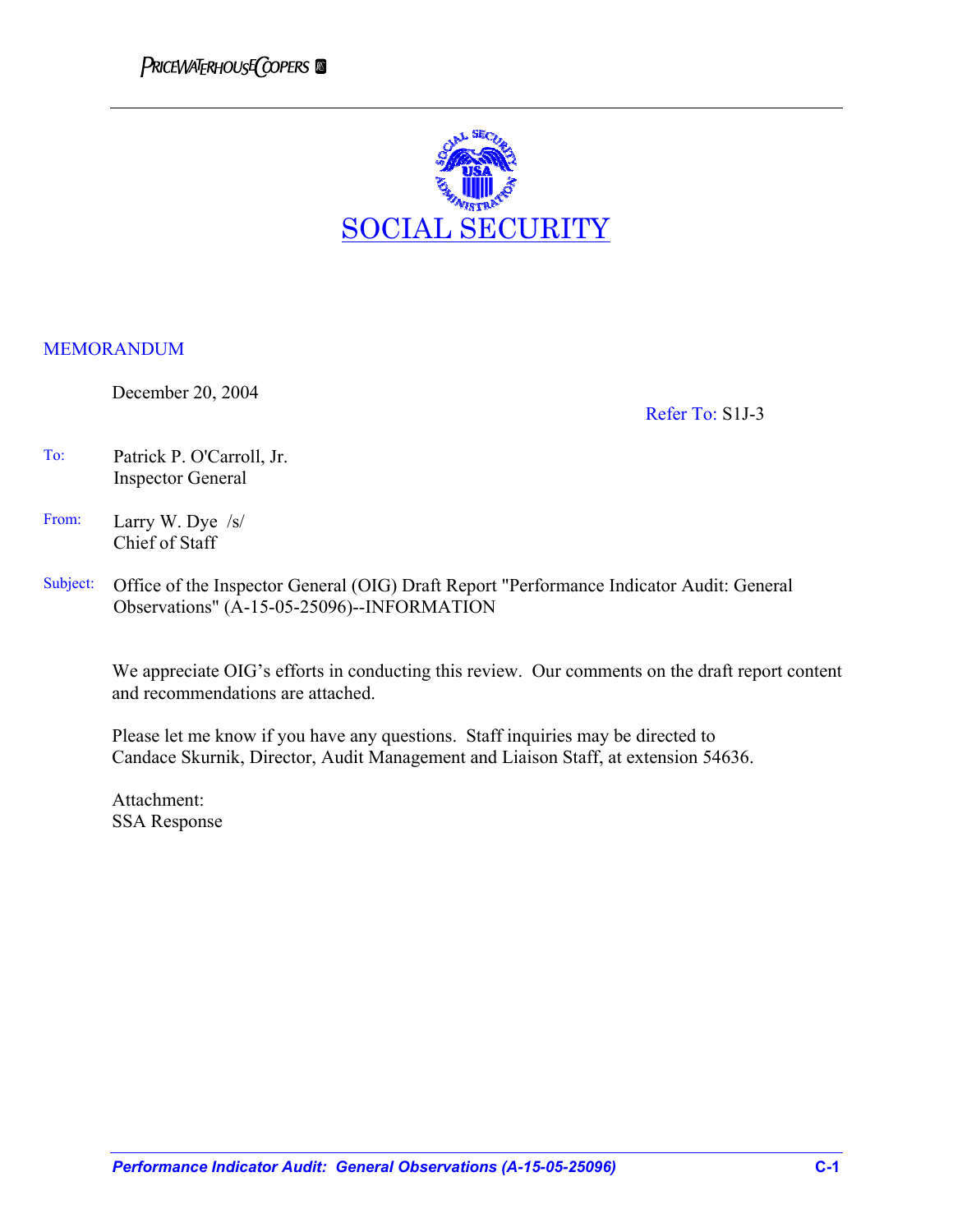### **COMMENTS ON THE OFFICE OF THE INSPECTOR GENERAL (OIG) DRAFT REPORT "PERFORMANCE INDICATOR AUDIT: GENERAL OBSERVATIONS" (A-15-05-25096)**

Thank you for the opportunity to review and comment on the draft report. Our achievement of the American Association of Government Accountant's *Certificate of Excellence in Accountability Reporting* every year since the award program began in fiscal year (FY) 1998, and the attainment of a "green status" in the area of financial management on the FY 2004 President's Management Agenda Scorecard clearly establishes that our financial statements, annual performance plans and reports, and individual performance measures are comprehensive and accurate. The realization of both of these accomplishments was achieved through the Social Security Administration's (SSA) and the OIG staff's continuous efforts and diligence in evaluating and improving our performance management and reporting processes. We appreciate your providing us your observations from the reviews conducted in FY 2004 and our response to the report contents and specific recommendations are provided below.

### **General Comments**

Regarding the statement that SSA has not consistently developed or documented detailed policies, procedures, and controls to collect, review, and report information for the individual performance indicators, it should be noted that during the FY 2004 key performance indicator and Government Performance Results Act audit process, components spent a lot of time preparing the required documentation based on guidance received from PricewaterhouseCoopers (PwC). Now that we are aware of the type of documentation that is being required, we anticipate the next audit cycle will produce more consistent documentation. However, we also need to balance the degree of effort required to maintain an audit trail of data and calculations for indicator results. In some cases it may be cost prohibitive to maintain an audit trail of data and calculations. In those cases, we will continue to work with PwC to develop a documentation approach that will enhance the Agency's performance measure reporting, while assisting the auditors in understanding the processes used to arrive at quantitative data supporting the Agency's annual performance outcomes.

PwC found that SSA had not ensured that the disclosures in the Performance and Accountability Report (PAR) clearly linked each performance indicator to the Agency's strategic goals and objectives or described each performance indicator completely, accurately, and consistently. In addition, the narrative information included within the PAR for many of the performance indicators did not consistently provide clear linkage between the indicators and the Agency's strategic goals and objectives. These issues were addressed in the FY 2004 PAR, as each performance measure includes a narrative that describes how the measure links to the Agency's strategic goals and objectives.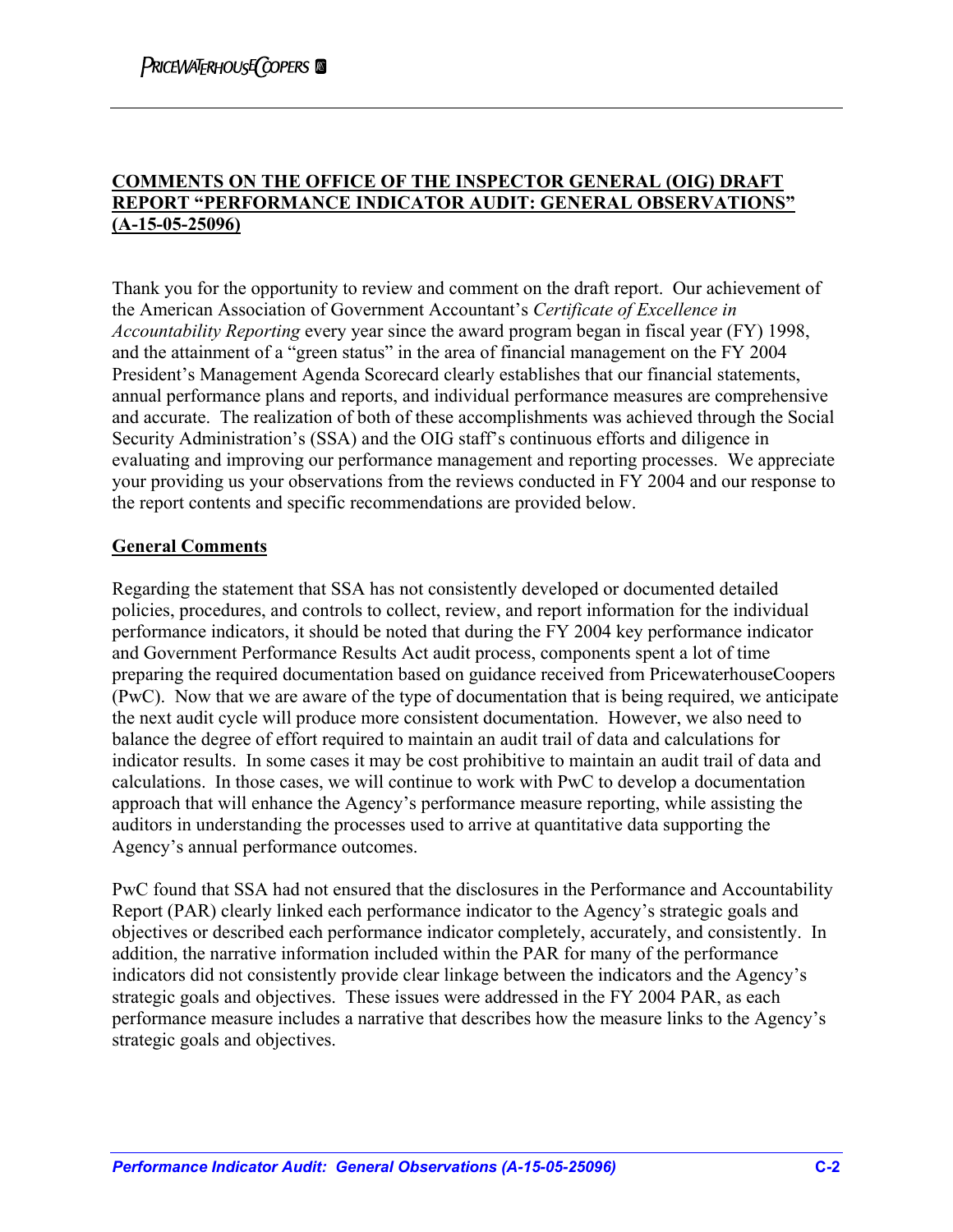### **Recommendation Comments**

Regarding the recommendation that we formally designate responsibility to ensure performance indicator policies and internal controls are designed and implemented across the Agency, the Office of the Chief Strategic Officer (OCSO) was established to direct the administration of the Agency's comprehensive management programs including competitive sourcing, quality management, strategic planning and workforce analysis. They accomplish their mission by collaborating and coordinating with Agency components to address cross-cutting programmatic and administrative issues that include promoting the strategic management of SSA's programs, resources, and service delivery to improve mission performance. OCSO has a formal Agency planning process in place, as it prepares the Strategic Plan, Annual Performance Plan and the Annual Performance Report in the PAR. They also track the results of performance goals in SSA's Tracking Report. We believe performance indicator management leadership already exists under the Office of Chief Strategic Officer.

Regarding the recommendations that we designate a single Deputy Commissioner to: 1) Ensure indicator results are validated, and that overall performance indicator internal controls are designed and implemented; 2) ensure that the reported indicators are meaningful, appropriately linked to the mission of SSA, and developed in a manner that highlights the ultimate outcome and results of SSA's performance; and 3) ensure that SSA develops and documents policies and procedures used to prepare and disclose the results of the individual performance indicators on a consistent basis. We believe that core responsibility for performance measures should rest with the Deputy Commissioners as sponsors or owners of the measures since they are responsible for achieving them.

Finally, regarding the recommendation that would require indicator owners to: 1) Ensure that each performance indicator is fully described in a complete, accurate, and explicit manner within the PAR; 2) provide a clear linkage between the indicators and the Agency's strategic goals and objectives; 3) ensure that indicator titles, trend information, and data definitions are consistent within the PAR. As stated above, this issue was addressed in the FY 2004 PAR as each performance measure includes a narrative that describes how the measure links to the Agency's strategic goals and objectives.

[The Agency also provided a technical comment which has been addressed in the report.]